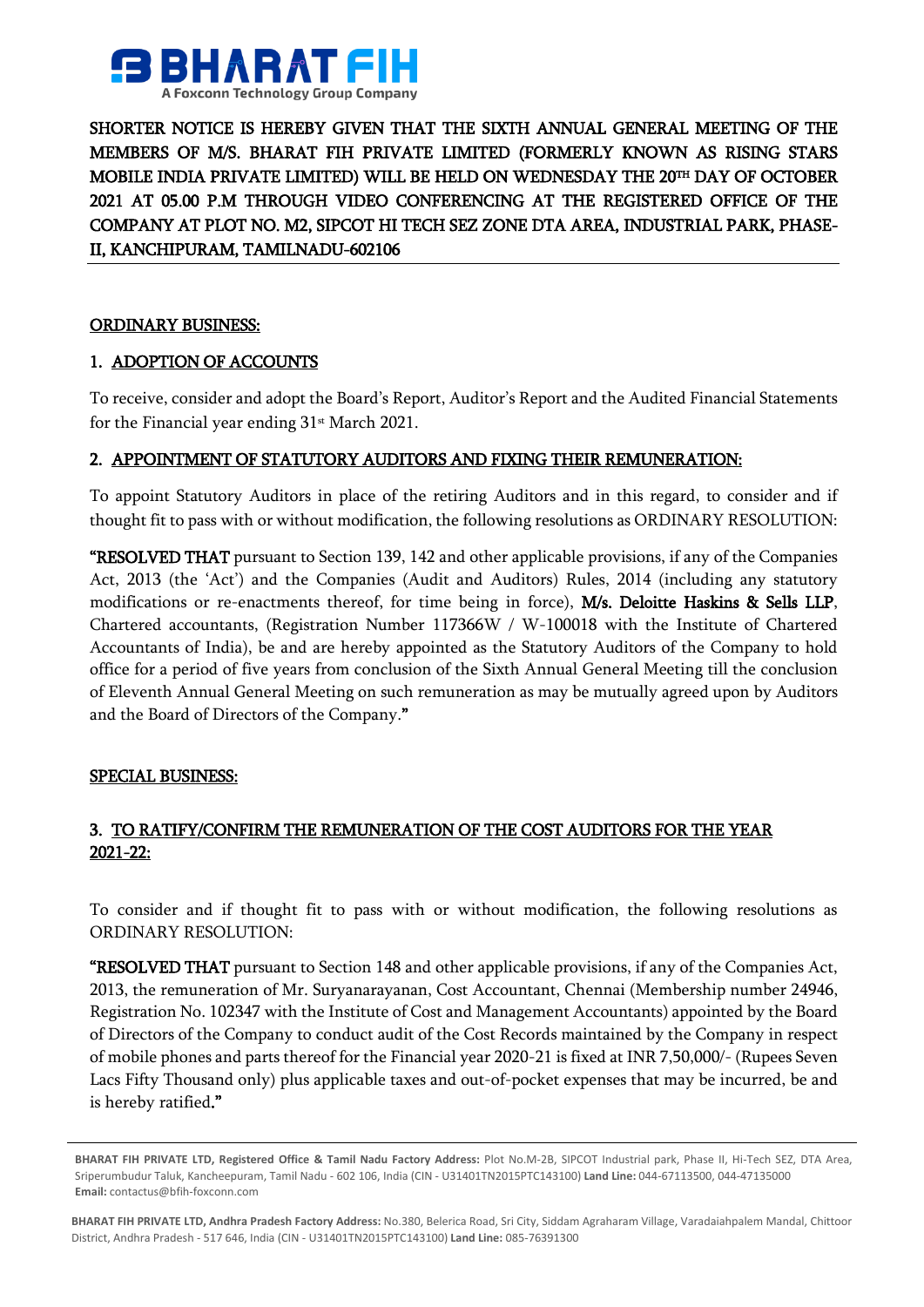

### 4. REGULARISATION OF APPOINTMENT OF MR. KAM WAH DANNY TAM AS DIRECTOR:

To consider and if thought fit to pass with or without modification, the following resolutions as ORDINARY RESOLUTION:

"RESOLVED THAT pursuant to the provisions of Section 152 and any another applicable provisions if any of the Companies Act, 2013 and the Rules made thereunder (including any statutory modifications or reenactments thereof for the time being in force) Mr. Kam Wah Danny Tam (DIN 09229307), who was appointed as an Additional Director of the Company by the Board of Directors on 26th August 2021 to hold office under Section 161 (1) of the Companies Act, 2013 up to the date of this Annual General Meeting, be and is hereby appointed as a Non-Executive Director of the Company, liable to retire by rotation."

### 5. REGULARISATION OF APPOINTMENT OF MR. HUI CHUNG CHEN AS DIRECTOR:

"RESOLVED THAT pursuant to the provisions of Section 152 and any another applicable provisions if any of the Companies Act, 2013 and the Rules made thereunder (including any statutory modifications or reenactments thereof for the time being in force) Mr. Hui Chung Chen (DIN 09235250), who was appointed as an Additional Director of the Company by the Board of Directors on 26th August 2021 to hold office under Section 161 (1) of the Companies Act, 2013 up to the date of this Annual General Meeting, be and is hereby appointed as a Non-Executive Director of the Company, liable to retire by rotation.

## BY THE ORDER OF THE BOARD

Place: Kanchipuram Date:  $20<sup>th</sup> October 2021$  SD/-

Ramachandran Kunnath Company Secretary, M.No. A57817 Mambakkam, Kancheepuram - 602106

**BHARAT FIH PRIVATE LTD, Registered Office & Tamil Nadu Factory Address:** Plot No.M-2B, SIPCOT Industrial park, Phase II, Hi-Tech SEZ, DTA Area, Sriperumbudur Taluk, Kancheepuram, Tamil Nadu - 602 106, India (CIN - U31401TN2015PTC143100) **Land Line:** 044-67113500, 044-47135000 **Email:** contactus@bfih-foxconn.com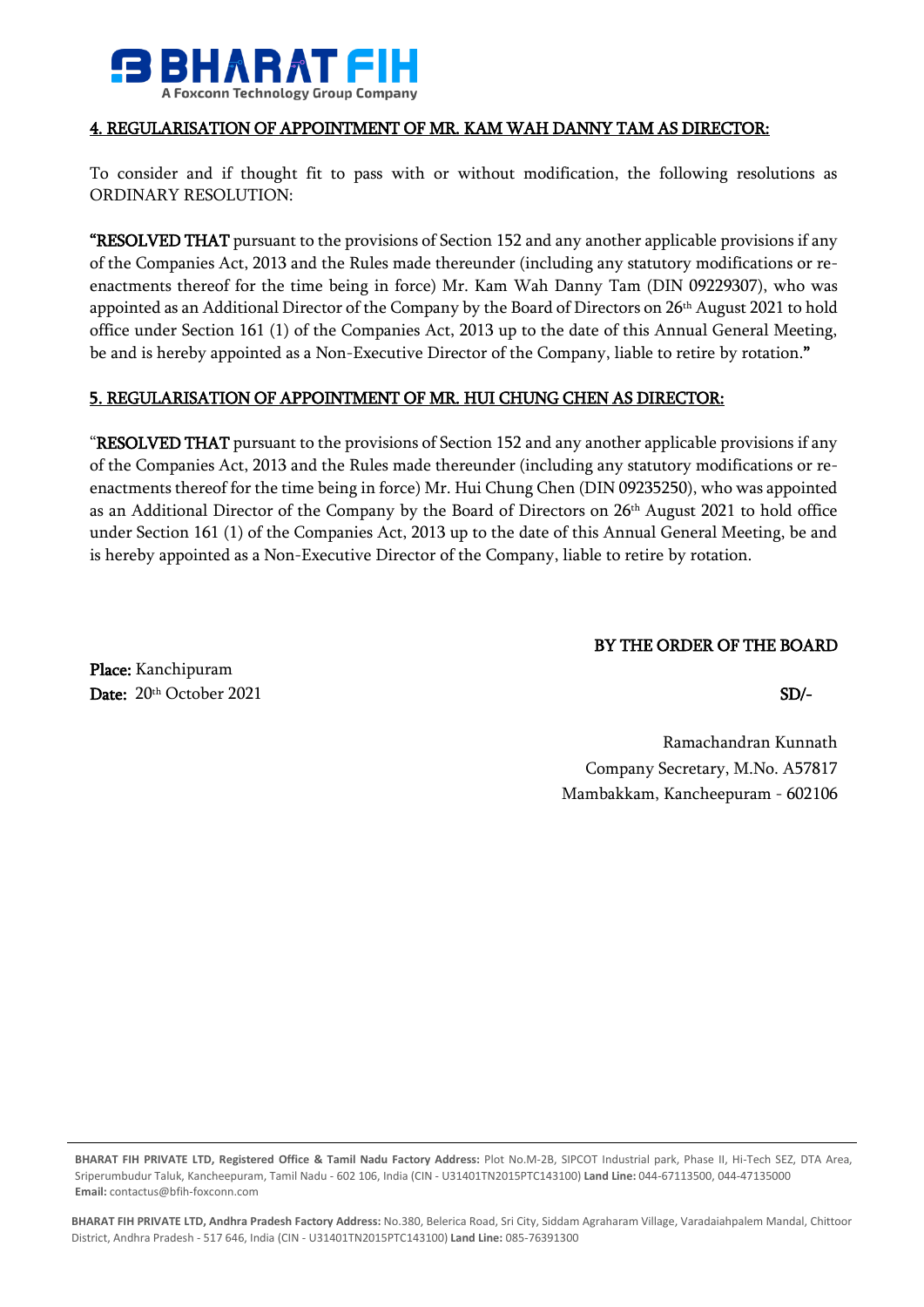

### NOTES:

- A MEMBER ENTITLED TO ATTEND AND VOTE AT THE MEETING IS ENTITLED TO APPOINT A PROXY TO ATTEND AND VOTE INSTEAD OF HIMSELF AND THE PROXY NEED NOT BE A MEMBER.
- Pursuant to the provisions of Section 105 of the Companies Act, 2013, a person can act as a proxy on behalf of not more than fifty members and holding in aggregate not more than ten percent of the total Share Capital of the Company. Members holding more than ten percent of the total Share Capital of the Company may appoint a single person as proxy, who shall not act as a proxy for any other Member. The proxy form duly stamped and executed should be deposited / lodged at the Registered Office of the Company not less than 48 hours before the commencement of the Meeting. Proxies submitted on behalf of Limited Companies, Societies etc., must be supported by an appropriate resolution / authority, as applicable.
- Members / Proxies should bring the Attendance slip duly completed, signed and stamped for attending the meeting.
- During the period beginning 24 hours before the time fixed for the commencement of the meeting and ending with the conclusion of the meeting, a member would be entitled to inspect the proxies lodged at any time during the business hours of the company, provided that not less than three days of notice in writing is given to the Company.
- The Explanatory Statement pursuant to Section 102 of the Companies Act, 2013, which sets out the details relating to special business at the meeting, is annexed hereto.
- A route map along with prominent landmark for easy reach to the venue of general meeting is annexed with this notice.
- The EGM notice with Attendance Slip and Proxy form are being sent by electronic mode only to all the members whose email addresses are registered with the Company for communication purpose unless a member has requested for a hard copy of the same.

**BHARAT FIH PRIVATE LTD, Registered Office & Tamil Nadu Factory Address:** Plot No.M-2B, SIPCOT Industrial park, Phase II, Hi-Tech SEZ, DTA Area, Sriperumbudur Taluk, Kancheepuram, Tamil Nadu - 602 106, India (CIN - U31401TN2015PTC143100) **Land Line:** 044-67113500, 044-47135000 **Email:** contactus@bfih-foxconn.com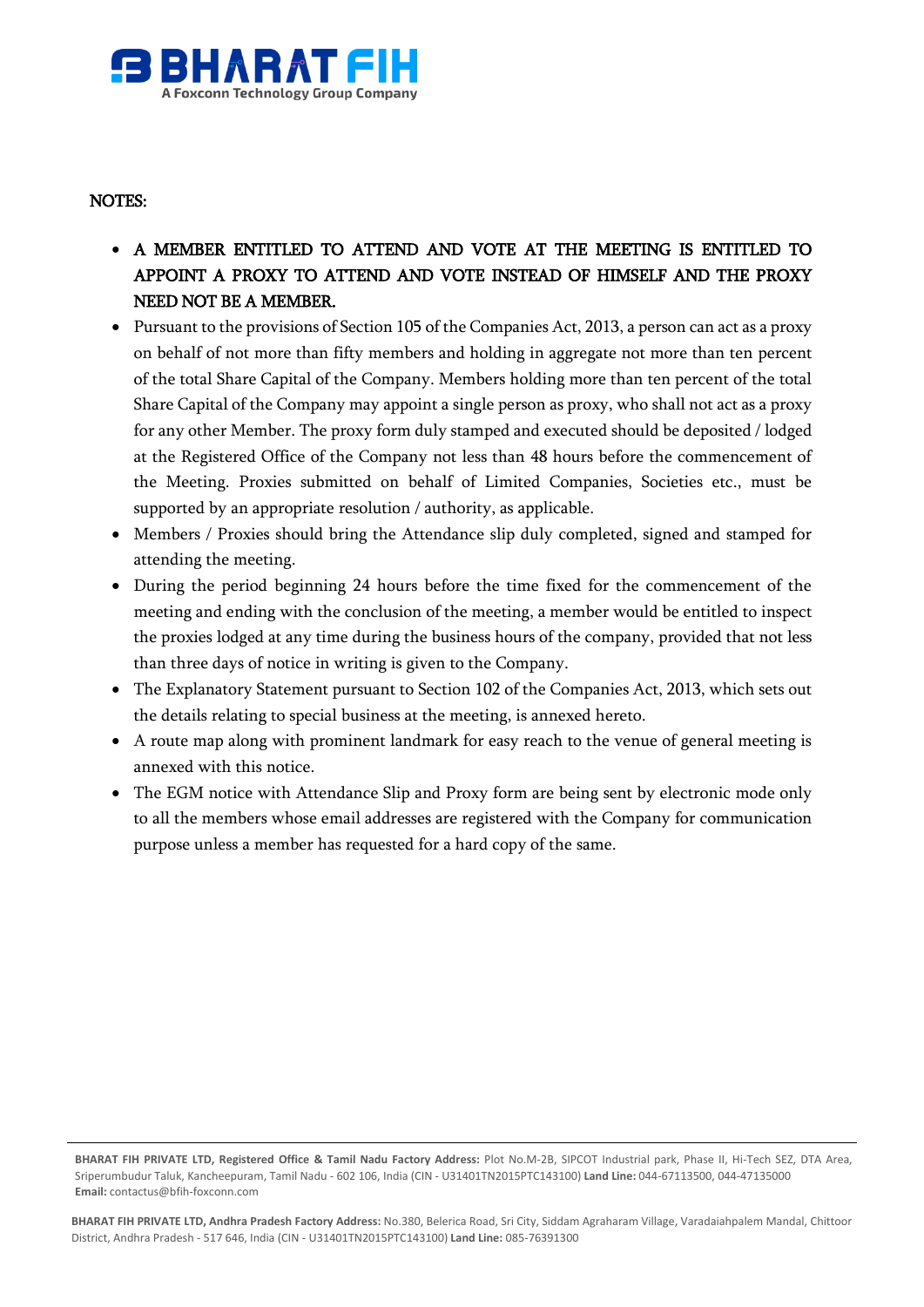

### EXPLANATORY STATEMENT PURSUANT TO SECTION 102 OF THE COMPANIES ACT, 2013:

### Item No. 3:

The Board of Directors of the Company in its meeting held on 27<sup>th</sup> September, 2021 to provide, Mr. K. Suryanarayanan, Cost Auditor (Membership No. 24946; Registration No. 102347) who are appointed as the Cost Auditor of the Company pertaining to Mobile phones and parts thereof (covered under HSN 85171290, HSN 85171210, HSN 85177010) on such remuneration including out of pocket expenses and other expenses, subject to the ratification of the Shareholders, a at INR 7,50,000.00 (Rupees Seven Lakhs and Fifty Thousand only) for the financial year 2021-22. Thus the Board recommends that the remuneration payable to the Cost Auditors be ratified by the Shareholders at the ensuing Annual General meeting of the Company.

None of the Directors or Key Managerial Personnel of the Company or their relatives are concerned or interested, financially or otherwise in terms of the resolution set out in Item No. 3 of this Notice.

### Item No.4

Mr. Kam Wah Danny Tam was first inducted to the Board at the Board Meeting held on 26th August 2021 and in the same meeting he was appointed as the Additional Director of the Company in terms of Section 161(1) of the Companies Act, 2013. Mr Kam Wah Danny Tam can hold office upto the date of the ensuing the Annual General Meeting. The Board is of the view that the appointment of Mr Kam Wah Danny Tam on the Company Board is desirable and would be beneficial to the Company and hence it recommends the said Resolution No.4 for approval by the members of the Company.

None of the Directors or Key Managerial Personnel of the Company or their relatives are concerned or interested, financially or otherwise in terms of the resolution set out in Item No.4 of this Notice.

### Item No.5

Mr. Hui Chung Chen was first inducted to the Board at the Board Meeting held on 26th August 2021 and in the same meeting he was appointed as the Additional Director of the Company in terms of Section 161(1) of the Companies Act, 2013. Mr Hui Chung Chen can hold office upto the date of the ensuing the Annual General Meeting. The Board is of the view that the appointment of Mr Hui Chung Chen on the Company Board is desirable and would be beneficial to the Company and hence it recommends the said Resolution No.4 for approval by the members of the Company.

**BHARAT FIH PRIVATE LTD, Registered Office & Tamil Nadu Factory Address:** Plot No.M-2B, SIPCOT Industrial park, Phase II, Hi-Tech SEZ, DTA Area, Sriperumbudur Taluk, Kancheepuram, Tamil Nadu - 602 106, India (CIN - U31401TN2015PTC143100) **Land Line:** 044-67113500, 044-47135000 **Email:** contactus@bfih-foxconn.com